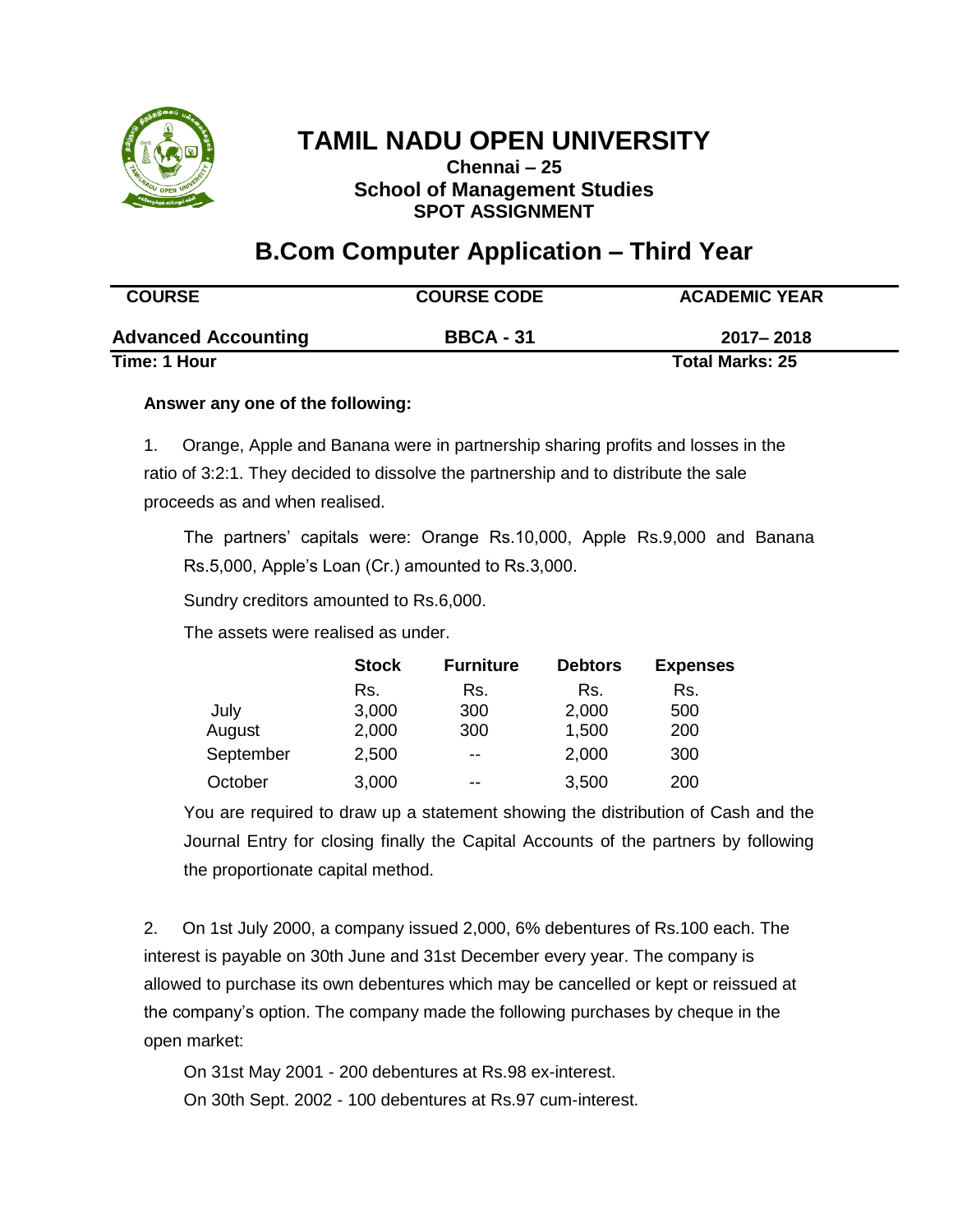The debentures, which were purchased on 31st May, 2001 were cancelled on 31st December, 2002. All payments were made on due dates.

Give journal entries to record the above transactions (including receipts and payments) and also the relevant items in the Balance Sheet as on 31st Dec, 2002.

3. Differentiate between External Reconstruction and Internal Reconstruction.

4. What do you mean by liquidation of a company? Describe the different methods of winding up.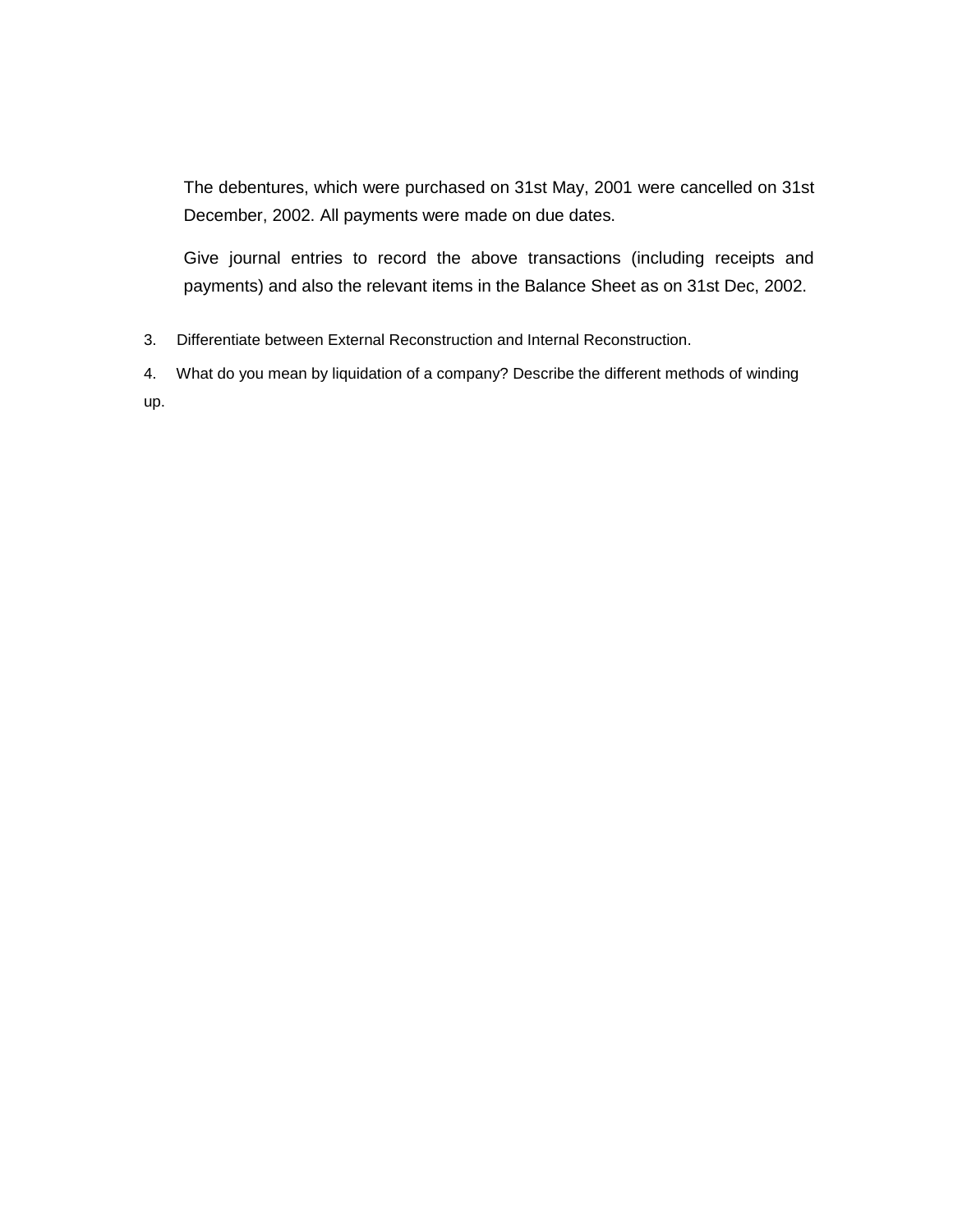

### **Chennai – 25 School of Management Studies SPOT ASSIGNMENT**

# **B.Com Computer Application – Third Year**

| <b>COURSE</b>                            | <b>COURSE CODE</b> | <b>ACADEMIC YEAR</b>   |
|------------------------------------------|--------------------|------------------------|
| <b>Commercial Law and Industrial Law</b> | <b>BBCA - 32</b>   | $2017 - 2018$          |
| Time: 1 Hour                             |                    | <b>Total Marks: 25</b> |
|                                          |                    |                        |

#### **Answer any one of the following:**

- 1. Explain different types of Contingent contracts.
- 2. What are the rights and duties of an agent?
- 3. Explain different types of goods.
- 4. Explain under what circumstances Employer is liable to pay Compensation.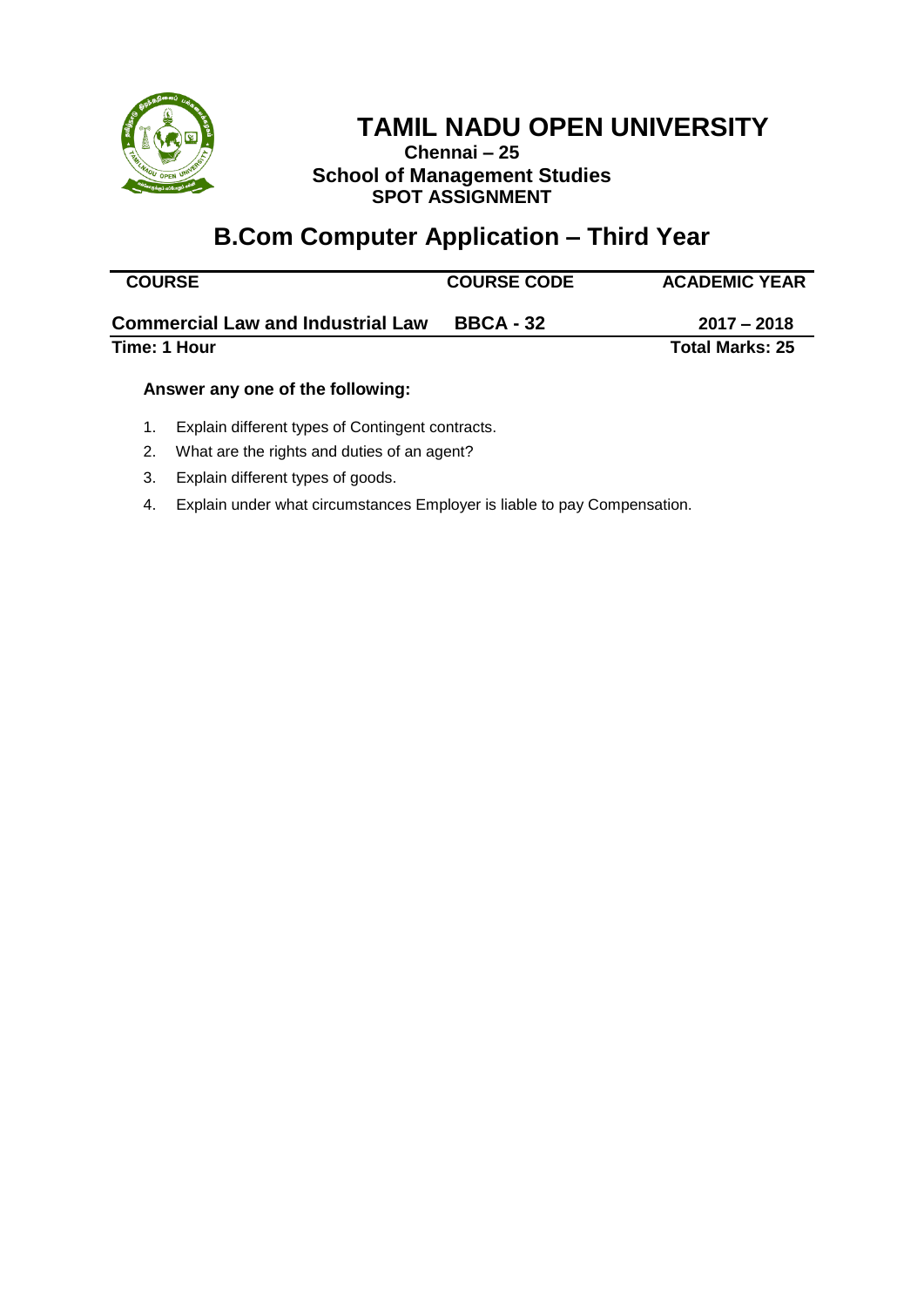

**Chennai – 25 School of Management Studies SPOT ASSIGNMENT**

### **B.Com Computer Application – Third Year**

| <b>COURSE</b>          | <b>COURSE CODE</b> | <b>ACADEMIC YEAR</b>   |
|------------------------|--------------------|------------------------|
| <b>Cost Accounting</b> | <b>BBCA - 33</b>   | $2017 - 18$            |
| Time: 1 Hour           |                    | <b>Total Marks: 25</b> |

#### **Answer any one of the following:**

1. What do you understand by make or buy decision? Illustrate your answer with an example.

2. Discuss the need for reconciliation of cost and financial accounts.

3. Tulip Ltd., produces a product which has a monthly demand of 4,000 units. The product requires a Component A which is purchased at Rs.20. For every finished product, one unit of Component A is required. The ordering cost is Rs. 120 per order and the holding cost is 10% per annum.

You are required to calculate:

- i. Economic Order Quantity; and
- ii) If the minimum lot size is 4,000 units, what is the extra cost Tulip Ltd., has to incur?

4. In the course of manufacture of the main product P, by-products A and B also emerge. The joint expenses of manufacture amount to Rs.1, 19,550. All the products are processed further after separation and sold as per details given below:

|                               | Main Product | By -Products |        |
|-------------------------------|--------------|--------------|--------|
|                               | P            | А            | в      |
|                               | Rs.          | Rs.          | Rs.    |
| <b>Sales</b>                  | 90,000       | 60,000       | 40,000 |
| Cost Beyond Split of Stage    | 6,000        | 5,000        | 4,000  |
| Profit as Percentage of Sales | 25%          | 20%          | 15%    |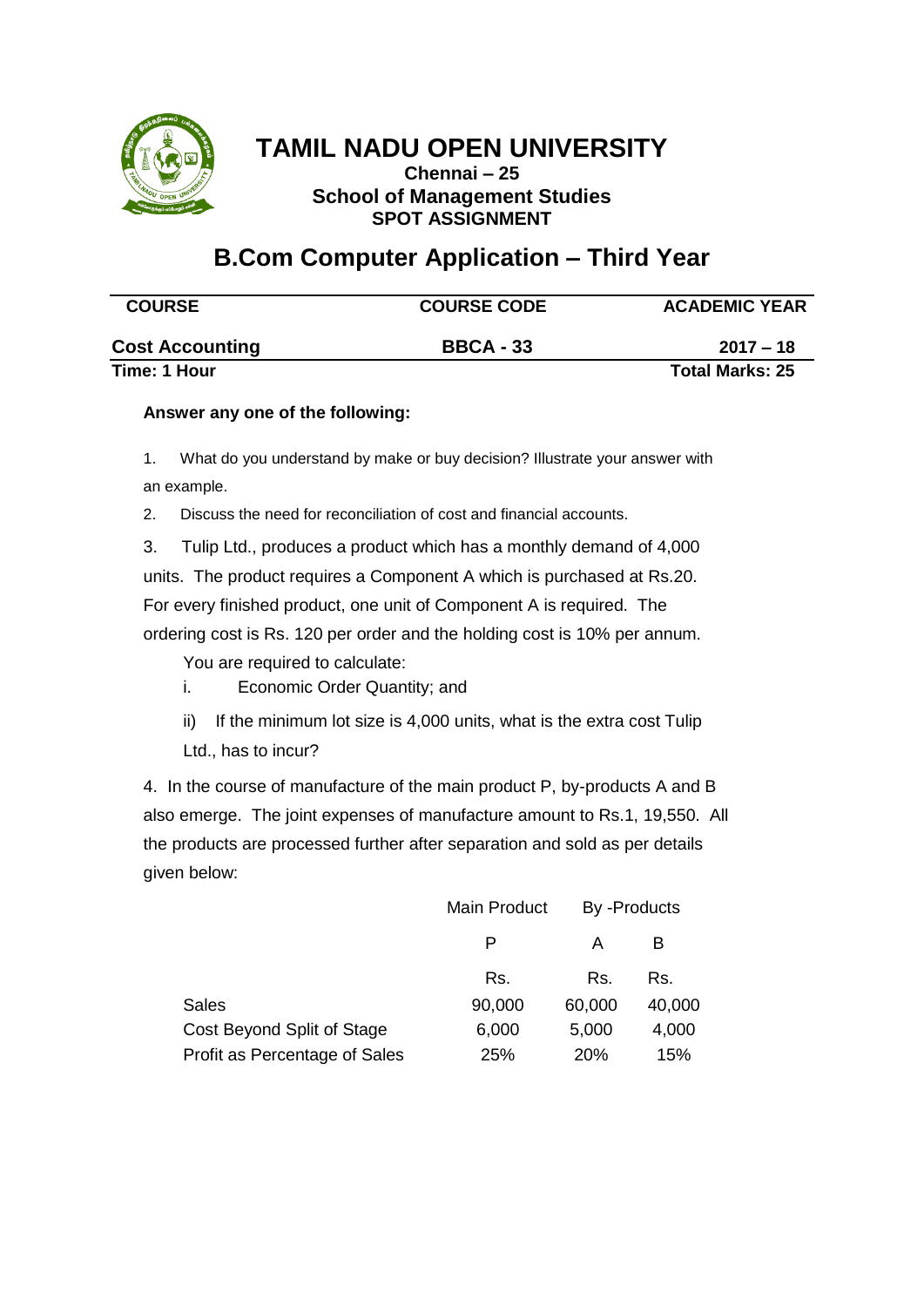

**Chennai – 25 School of Management Studies SPOT ASSIGNMENT**

### **B.Com Computer Application – Third Year**

| <b>COURSE</b>                       | <b>COURSE CODE</b> | <b>ACADEMIC YEAR</b>   |
|-------------------------------------|--------------------|------------------------|
| <b>Business Information Systems</b> | <b>BBCA - 34</b>   | $2017 - 18$            |
| Time: 1 Hour                        |                    | <b>Total Marks: 25</b> |

#### **Answer any one of the following:**

- 1. Explain different office automation technologies.
- 2. What do you meant by Management Decision Making? Discuss about IT support for Management Decision Making.
- 3. Explain ERP systems.
- 4. Explain relational model.